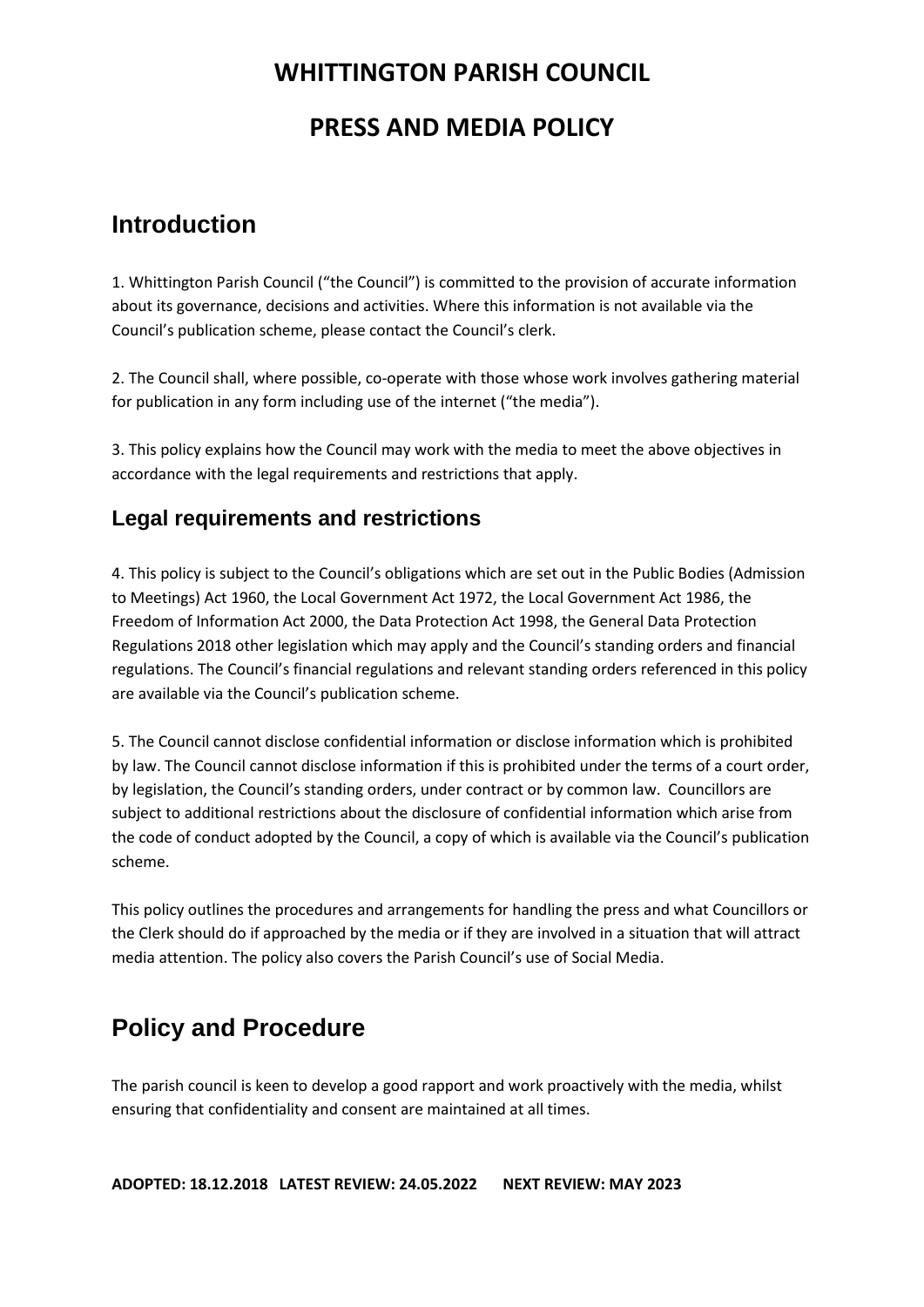# **PRESS AND MEDIA POLICY**

- 1. On receipt of a request from the press or other media for a statement to the Clerk or any Cllr, the person receiving the request will advise the body making the request that a statement will be considered and issued shortly.
- 2. On receipt of a request the journalist or other caller should be asked to make clear who they are working for or what is the exact nature of their enquiry. Further, they should be asked what and where any information they elicit will be put.
- 3. The Council is under no obligation to provide a statement.
- 4. Only the Clerk and/or the Chair shall provide the press with a verbal or written statement – ideally this statement would be after liaison with each other as a minimum and may involve input from other Councillors too.
- 5. The exception to (4.) above would be if the Chairman or the Parish Council at a parish council meeting had delegated a specific parish cllr(s) to make the response on behalf of the Council.
- 6. Under no circumstances must anything of a confidential nature be disclosed to the press or other media.
- 7. The response to the press or other media should be the view of the Parish Council as a whole, not the view of an individual Cllr or the Clerk. However, an individual may give a direct quote as long as they attribute that quote to their name and make it clear that is their view and not that of the parish council.
- 8. No response should be made that is in any way damaging to the interests or reputation of the Parish Council.
- 9. The Parish Council acknowledges the right of the media to obtain information from the parish council under the Freedom of Information Act. The Council will respond to such requests in accordance with the Act as laid out in Whittington Parish Council's Freedom of Information policy.

The Council will not release information that is exempted. Exemptions will be:

- (a) Personal data (see paragraph 10 below);
- (b) Confidential matters
- (c) Information likely to endanger the health or safety of a Cllr or Clerk or any other individual.
- 10. Data protection The council recognises that personal data (including photographs relating to a Cllr or Clerk are protected under the General Data Protection Regulation and this personal data will not be disclosed to the media without the consent of the person concerned.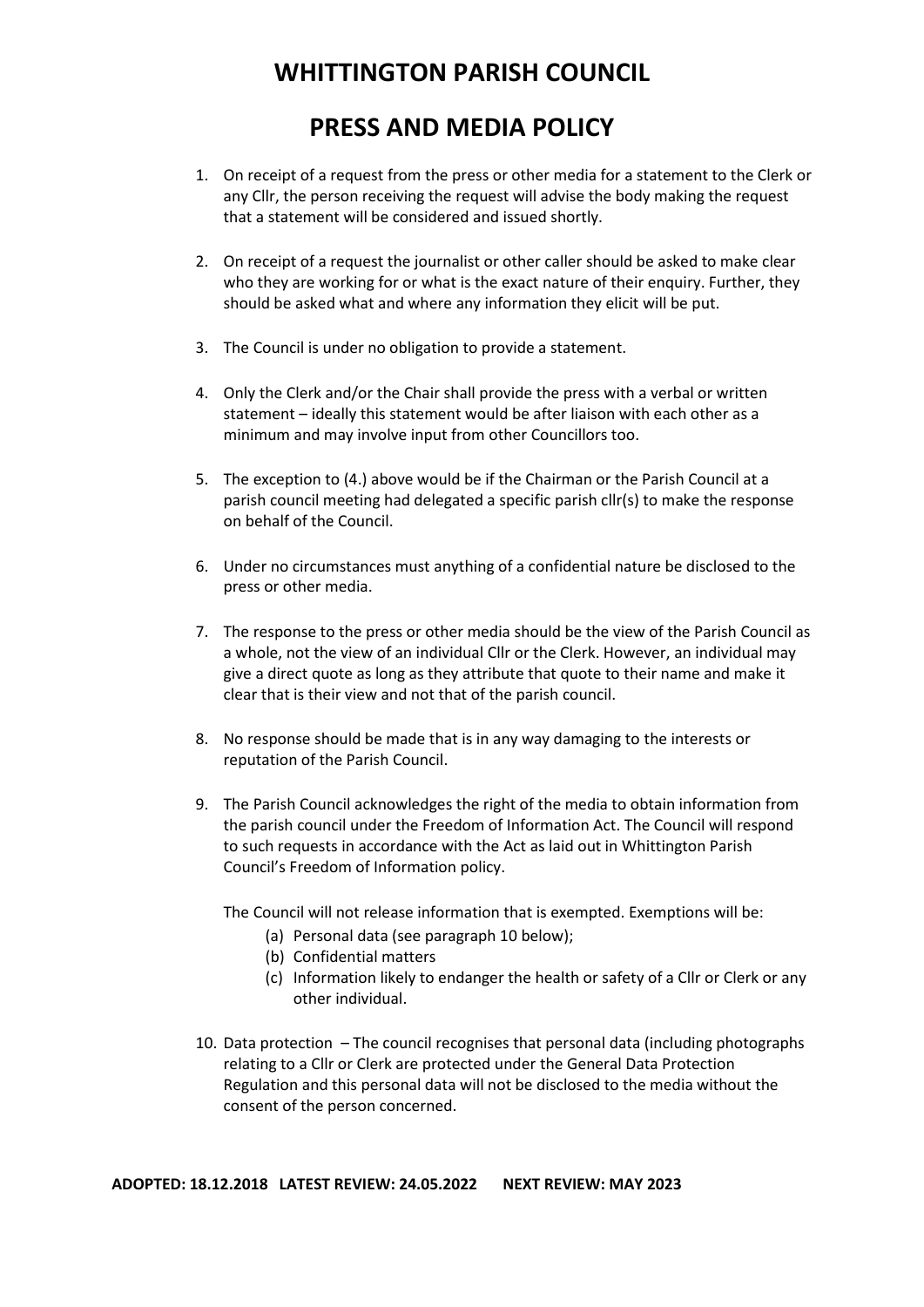# **PRESS AND MEDIA POLICY**

- 11. If a request for information involves a conflict of interest for a Cllr or the Clerk. In that event, the Cllr or Clerk must declare his or her interest and avoid involvement with the matter.
- 12. This Policy will be reviewed annually by the Finance and Executive Committee and recommendations for changes to it should be approved by Full Council.
- 13. The Clerk should keep a record of all communications with the Press or other media.

## **Meetings**

A meeting of the Council and its committees is open to the public unless the meeting resolves to exclude them because their presence at the meeting is prejudicial to the public interest due to the confidential nature of the business or other special reason(s) stated in the resolution. In accordance with the Council's standing orders, persons may be required to leave a meeting of the Council and its committees, if their disorderly behaviour obstructs the business of the meeting.

Where a meeting of the Council and its committees include an opportunity for public participation, the media may speak and ask questions. Public participation is regulated by the Council's standing orders.

The photographing, recording, filming or other reporting of a meeting of the Council and its committees (which includes e.g. using a mobile phone or tablet, recording for a TV/radio broadcast, providing commentary on blogs, web forums, or social networking sites such as Twitter, Facebook and YouTube) which enable a person not at the meeting to see, hear or be given commentary about the meeting is permitted unless (i) the meeting has resolved to hold all or part of the meeting without the public present or (ii) such activities disrupt the proceedings or (iii) the following two paragraphs apply.

The photographing, recording, filming or other reporting of a child or vulnerable adult at a Council or committee meeting is not permitted unless an adult responsible for them has given permission.

Oral reporting or commentary about a Council or committee meeting by a person who is present at the meeting is not permitted.

The Council shall, as far as it is practicable, provide reasonable facilities for anyone taking a report of a Council or committee meeting and for telephoning their report at their own expense.

The Council's standing orders will confirm if attendance by the public, their participation, photographing, recording, filming or other reporting is permitted at a meeting of a sub‐committee.

**ADOPTED: 18.12.2018 LATEST REVIEW: 24.05.2022 NEXT REVIEW: MAY 2023**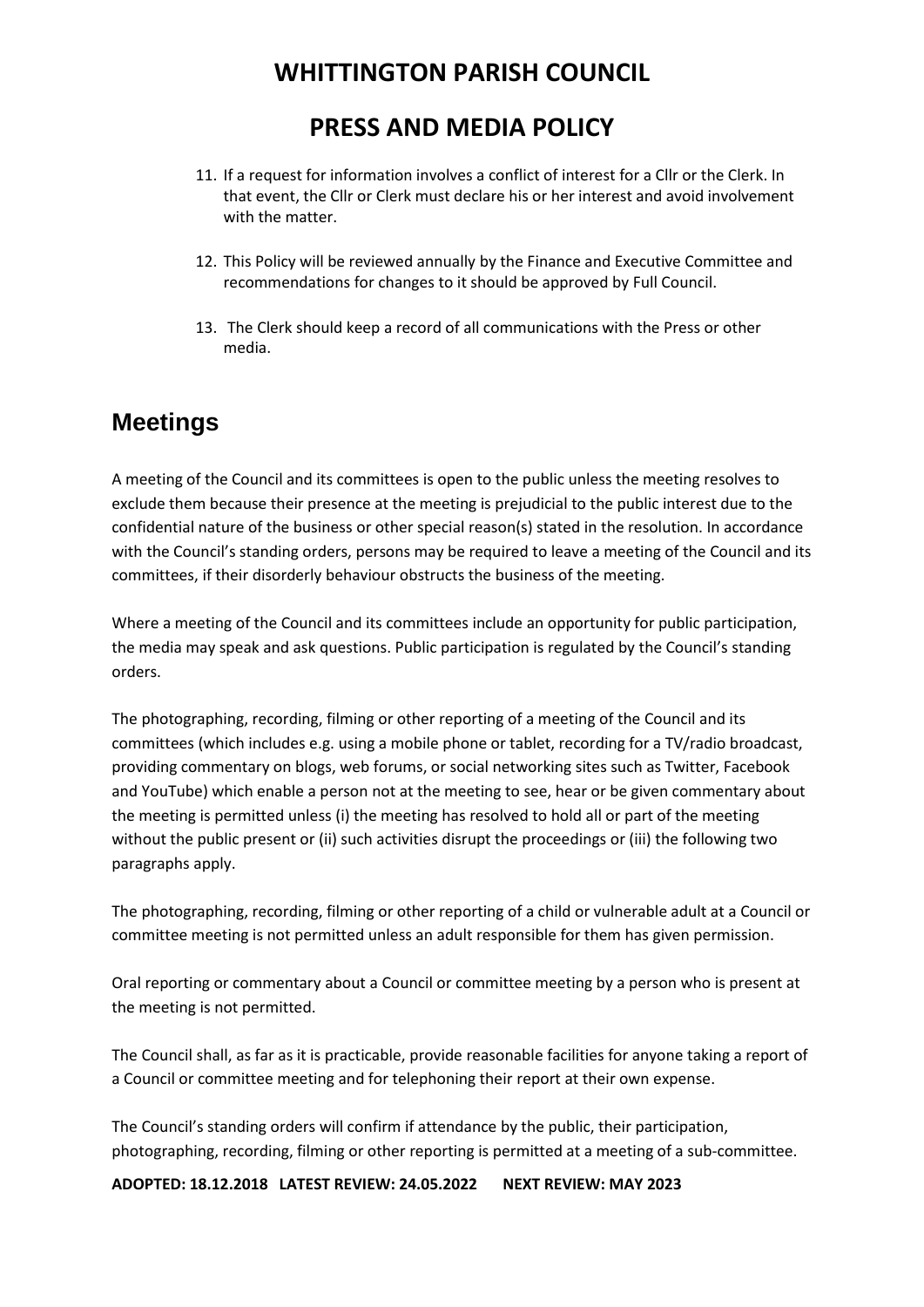# **PRESS AND MEDIA POLICY**

# **Social Media Policy**

Whittington Parish Council realise that social media and networking websites have become a regular part of everyday life and that many people enjoy membership to sites such as Facebook.

### **2. Why are the Parish Council using social media?**

The Parish Council's aim is to inform members of the community and the wider local area, through as many communication channels as possible, about what is happening within the Parish and local area and share important news and information. Social Media forms part of the Parish Council's Community Engagement Strategy.

- The Parish Council's social media channels supplement the information published on their website.
- The Parish Council can remind people of important events and alert followers instantly to breaking news.
- The Parish Council can link to interesting and useful information about the Parish and local area published by other people.
- The Parish Council can better communicate with those using mobile devices.

### **3. Use of Official Accounts**

Whittington Parish Council operate a Facebook account for the promotion of activities and events and as a communication and broadcast tool.

#### **Examples of acceptable corporate content are:**

- Marketing campaigns
- Consultation documents
- News feed & emergency information
- Event listings
- **Key dates**
- Short debates & quick comments on hot topics and relevant news (discussion board)
- Polls and information gathering
- Useful links

#### **The following outlines the limits of their use:**

- An official account on any social media website may only be set-up with consent from the Parish Council.
- Once approved, each account will be set up.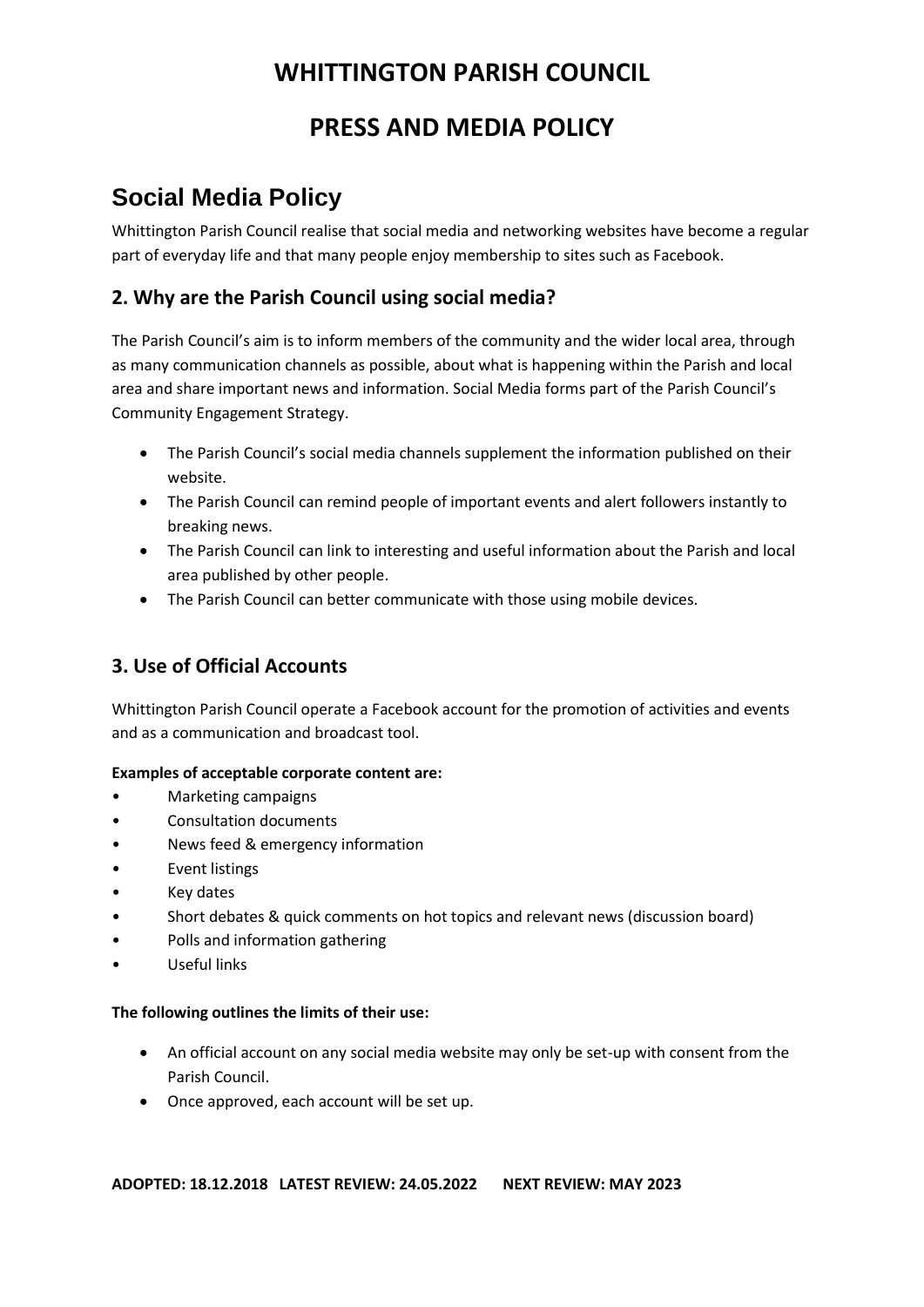# **PRESS AND MEDIA POLICY**

- Only authorised staff may use these accounts to post online and access to the account is strictly limited. The Parish Council's Facebook Account is currently monitored and updated by a councillor.
- All information published on the internet must comply with the Parish Council's confidentiality and data protection (privacy) policies.
- Any employee, Councillor or member of the public who becomes aware of social networking activity that would be deemed distasteful should make the Parish Clerk aware as soon as possible.
- The Local Government Act 86, S2 states that a Local Council shall not publish any material which, in whole or in part appears to be designed to affect public support for a political party.

#### **Facebook**

The Parish Council's Facebook page is managed by a councillor.

Facebook pages are used to highlight news, make announcements, engage with the community and share information.

Comments posted on and messages received on the Facebook page are views of individuals and do not represent the views of the Parish Council.

If you would like to request for something to be posted on the Parish Council's Facebook page, please contact the Parish Clerk.

#### **Social media moderation policy**

The Parish Council Facebook page is reactively moderated. We cannot accept responsibility for the content of any comment.

We reserve the right to remove comments received on Facebook that:

- Contain abusive, obscene, indecent or offensive language, or link to obscene or offensive material
- Contain swear words or other sorts of profanity
- Are completely removed from the topic of conversation or are not relevant to the item posted on the wall
- Contain abusive language towards an individual involved in the thread, other organisations or the page administrator
- Constitute spam or promote or advertise products, except where it is for an event, publication or similar item that has direct relevance to the subject of discussion. Information about locating and sharing knowledge and expertise is welcomed, but within the specific discussion

#### **ADOPTED: 18.12.2018 LATEST REVIEW: 24.05.2022 NEXT REVIEW: MAY 2023**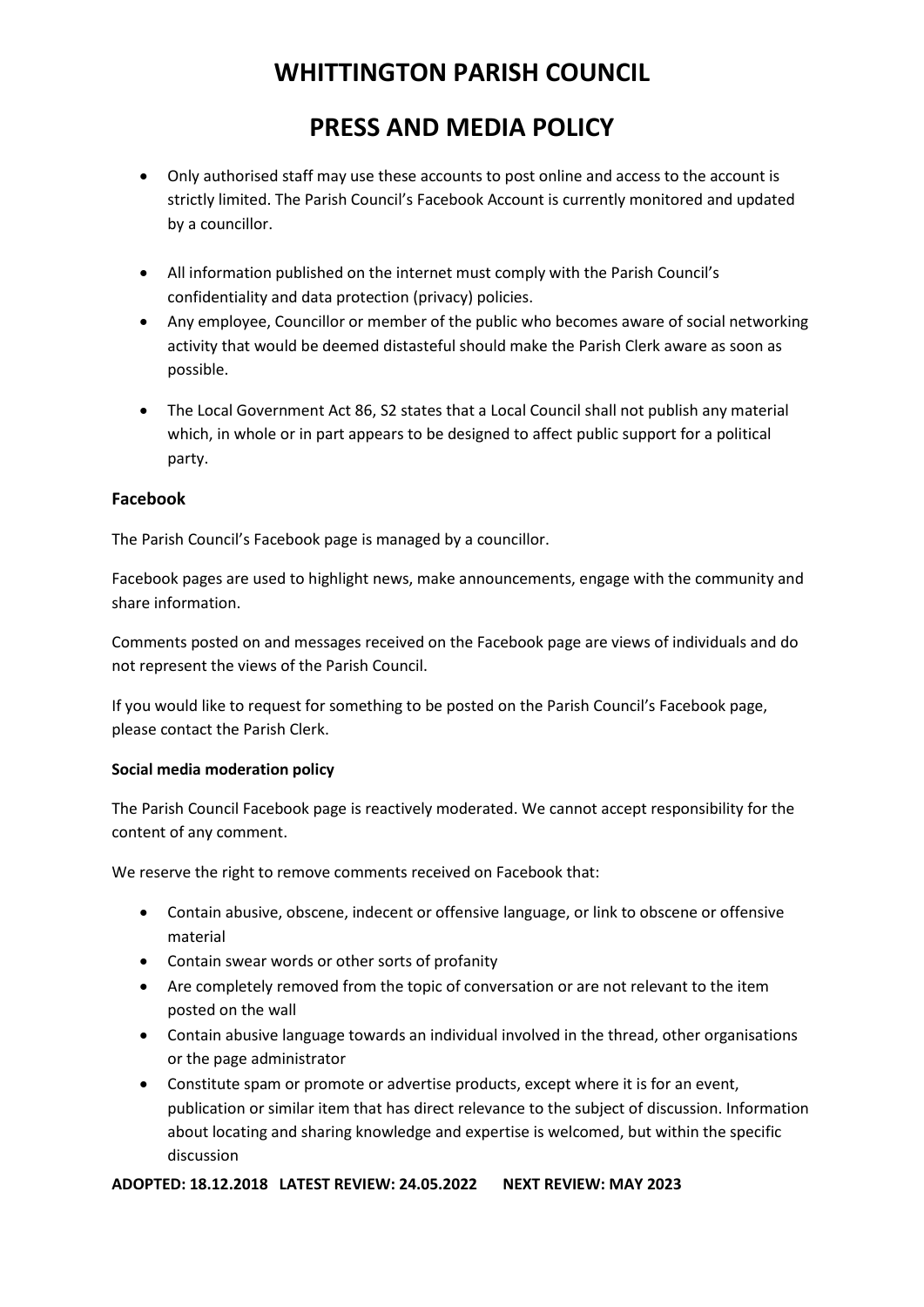## **PRESS AND MEDIA POLICY**

• Are designed to cause nuisance to the page administrator or other users

For serious and/or persistent breaches of the moderation policy, we reserve the right to prevent users from posting further comments.

#### **Use of Photos and Video**

Only The Parish Clerk and the Councillor responsible for managing Facebook has permission to upload photos and videos. The appropriate permissions must be obtained for all imagery.

#### **Personal Accounts on Social Media**

Staff need to use social networking in a way that does not conflict with the terms of their contract of employment. The absence of, or lack of, explicit reference to a specific website or service does not limit the extent of the application of this policy. Where no policy or guidelines exist, employees should use their professional judgment and take the most prudent action possible. If the Parish Council is referred to in a way that is deemed defamatory or confidential information is disclosed, we reserve the right to report the comment and request that it be removed.

#### **Purdah**

In the six week run up to an election – local, general or European –Councils must take care not to publish anything on controversial issues or to record views or proposals, in such a way as to identify them with any member or a political group. However, it is permissible to publish factual information which identifies the names, wards and parties of candidates standing for election. Consequently, although the publicity code authorises local authorities to otherwise publish websites and blogs posting material produced by third parties, this arrangement has to be suspended during the election period to prevent any inadvertent breach of the legal restrictions. We will continue to publish important service announcements using social media but will monitor and remove responses if they are overtly party political.

### **Will the Parish Council respond to direct messages posted on social networking sites?**

If appropriate, the Council will endeavour to respond as quickly as possible to all questions received via social networking sites. We do, however, still ask that all formal requests, comments, enquiries or complaints be emailed to the Parish Council using the contact details on the Website.

The Parish Council may monitor forums and blogs to gain indirect feedback. The Parish Council may post replies on forums or blogs to answer queries or address factual corrections but would generally take a cautious approach before getting involved in contentious issues.